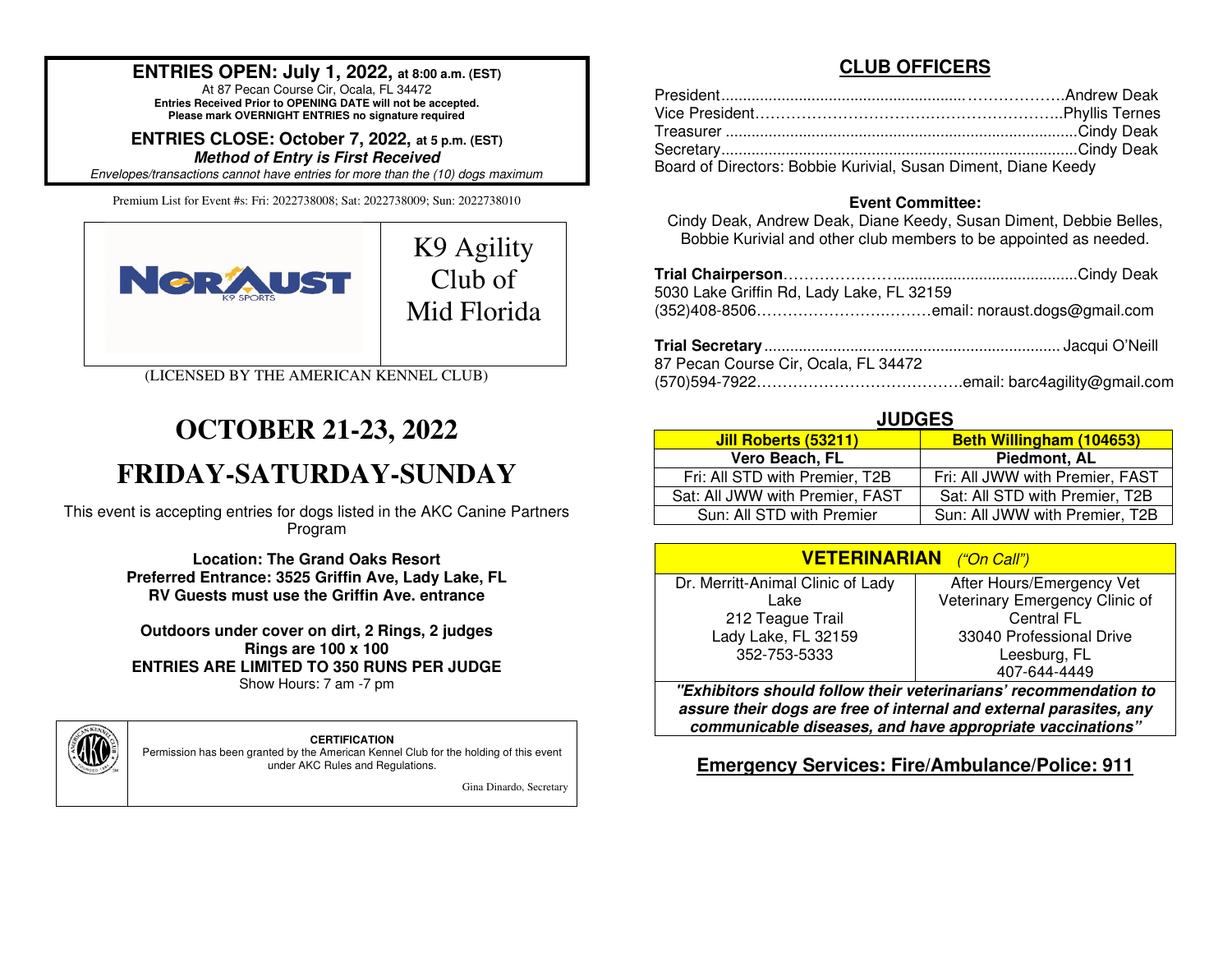## **SETUP**

 Competitors are allowed to setup at: 1:00 pm. Early setup for help unloading/setting up rings  $\omega$  8 am – contact trial chair.

## **JUDGING PROGRAM**

#### **Schedule is tentative and subject to change, check your final confirmation for the final schedule.**

| <b>FRIDAY</b>                              | <b>SATURDAY</b>                     |                                            |  |  |  |  |  |  |
|--------------------------------------------|-------------------------------------|--------------------------------------------|--|--|--|--|--|--|
| <b>RING 1</b>                              |                                     |                                            |  |  |  |  |  |  |
| 1 <sup>ST</sup> dog 8 am<br>Jill           | $1ST$ dog 8 am<br><b>Beth</b>       | $\overline{1^{ST}}$ dog 8 am<br>Jill       |  |  |  |  |  |  |
| T2B                                        | T2B                                 | <b>PREMIER STD</b>                         |  |  |  |  |  |  |
| <b>PREMIER STD</b>                         | <b>PREMIER STD</b>                  | <b>M/EX STD</b>                            |  |  |  |  |  |  |
| <b>M/EX STD</b>                            | <b>M/EX STD</b>                     | <b>OP STD</b>                              |  |  |  |  |  |  |
| <b>OP STD</b>                              | <b>OP STD</b>                       | <b>NOV STD</b>                             |  |  |  |  |  |  |
| <b>NOV STD</b>                             | <b>NOV STD</b>                      |                                            |  |  |  |  |  |  |
|                                            | <b>RING 2</b>                       |                                            |  |  |  |  |  |  |
| 1 <sup>st</sup> dog 8:30 am<br><b>Beth</b> | 1 <sup>st</sup> dog 8:30 am<br>Jill | 1 <sup>st</sup> dog 8:30 am<br><b>Beth</b> |  |  |  |  |  |  |
| <b>ALL FAST</b>                            | <b>ALL FAST</b>                     | T2B                                        |  |  |  |  |  |  |
| <b>NOV JWW</b>                             | <b>NOV JWW</b>                      | <b>NOV JWW</b>                             |  |  |  |  |  |  |
| OP JWW                                     | <b>OP JWW</b>                       | OP JWW                                     |  |  |  |  |  |  |
| <b>M/EX JWW</b>                            | <b>M/EX JWW</b>                     | <b>M/EX JWW</b>                            |  |  |  |  |  |  |
| <b>PREMIER JWW</b>                         | <b>PREMIER JWW</b>                  | <b>PREMIER JWW</b>                         |  |  |  |  |  |  |
| tall to small                              | small to tall                       | tall to small                              |  |  |  |  |  |  |
| Thanks for coming - drive safe!            |                                     |                                            |  |  |  |  |  |  |

## **PLEASE READ TRIAL SITE RULES CAREFULLY**

## *Information contained in this premium takes precedence over information from any other publication.*

Please see the AKC Regulations for Agility Trials for current class descriptions.

Obstacles will conform to the requirements in the current edition of the AKC Regulations For Agility Trials.

## **MAKE ALL CHECKS & MONEY ORDERS PAYABLE TO: NorAust**

 **ENTRY FEES: \$24.00** for the first entry of a dog**; \$12.00** for each additional entry for the same dog on the same day. Envelopes/transactions cannot have entries for more than 10 dogs

maximum. **Make all checks payable to NorAust** *and mail with entries to:* 

Jacqui O'Neill 87 Pecan Course Cir, Ocala, FL 34472

## **\*\*\*\*\*\*\*IMPORTANT ENTRY INFORMATION\*\*\*\*\*\*\***

#### **OPENING DATE: July 1, 2022, 8 am.**

- **CLOSING DATE: October 7, 2022, 5 pm,** after which time entries cannot be accepted, cancelled or substituted except as provided for in Chapter 11, Section 6 of the Dog Show Rules and in Chapter 1, Section 13 of the AKC Agility Trial Rules and Regulations.
- **CANCELLATION OF ENTRIES BEFORE CLOSING:** Entries cancelled before closing will not be charged any processing fees. Entry checks will be shredded.
- **REFUNDS:** There shall be **no refunds for entries withdrawn after the closing date in the event a dog and/or handler are injured, absent, or dismissed from competition**, regardless of the reason for such dismissal. If because of riots, civil disturbances or other acts beyond the control of management it is impossible to open or complete the show, no refund of entry fee will be made. If a waitlist exists, and your entry could be replaced, then a full refund would be given for the runs that can be replaced, no fees taken. No refunds for overpayment less than \$10.

**BITCHES IN SEASON** are not eligible to participate. Refund less AKC fees will

be given. Notification must be given 1 hour prior to start of trial to trial secretary. All questions and inquiries may be directed to **Cindy Deak (352)408-8506 or noraust.dogs@gmail.com**

 No entry shall be made, and no entry shall be accepted which specifies any conditions as to its acceptance. Illegible entries will not be processed and will beshredded.

 **Return Checks** do not constitute a valid entry fee. A charge of \$25.00 will be made for each return check.

 **Telephone, Fax, and Unsigned** Entries cannot be accepted. **Entries Not On Official AKC Entry Forms or Photocopies of Entry Forms without the Agreement and Rules** on the reverse side of the Official AKC Entry form are NOT Acceptable. Entries received without fees will not be accepted. **Entry Fees** shall not be refunded if the dog is absent, disqualified, excused by veterinarian or judge, or bared from competition by action of Match Committee. No entry fee will e refunded if the match cannot open or be completed by reason of riots, civil disturbances fire, extreme weather, an act of God, public emergency, act of a public enemy, or any other case beyond the control of the organizing committee**.**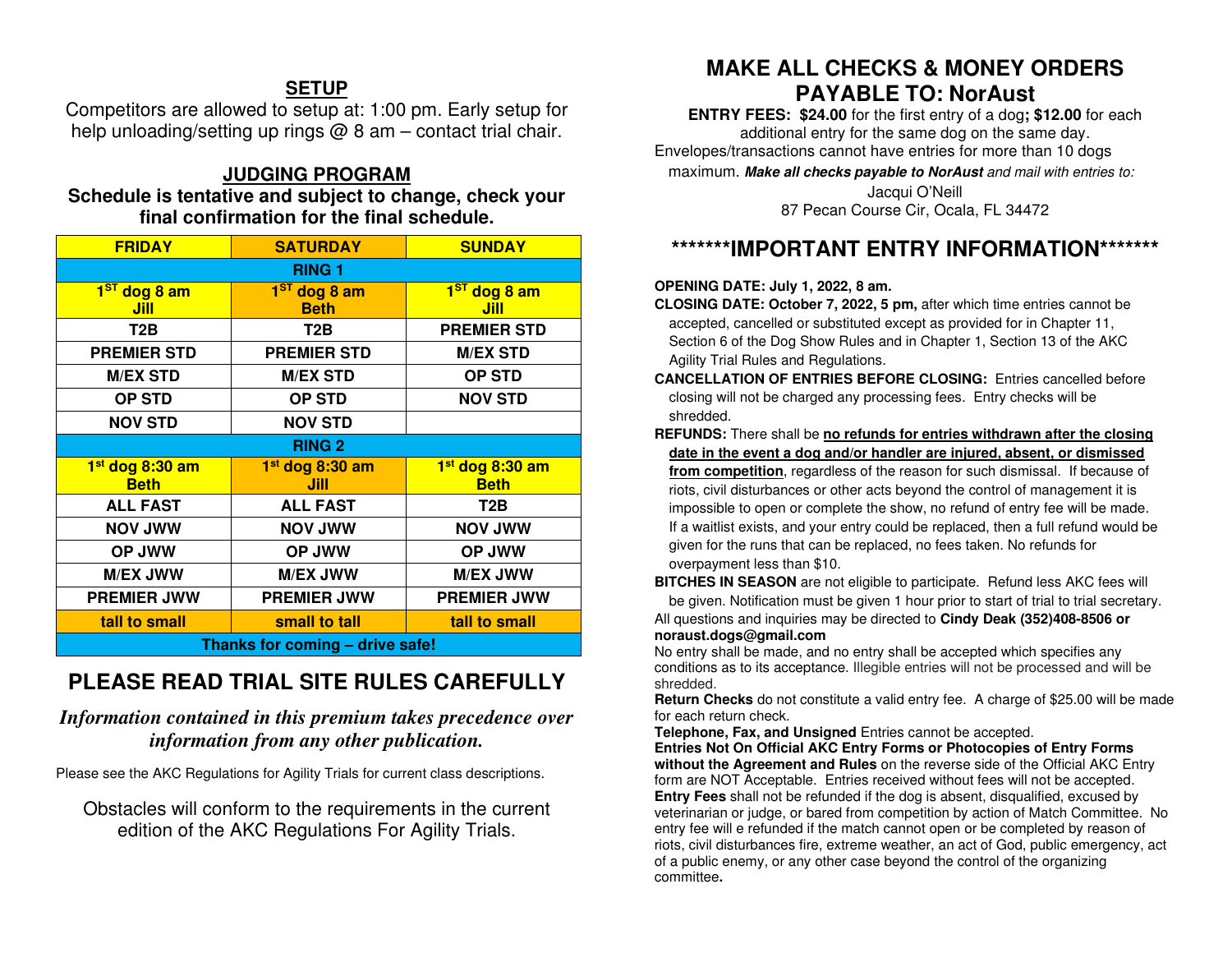**Errors On Entry** Blanks owners are responsible for errors in making out entry forms, and no entry fee will be refunded in event of such errors or cancellation of entries after match has closed.

 **Judges Are Not Required To Wait For Dogs.** The owner of each dog is solely responsible for having it ready at ringside when it is to be judged. The club has no responsibility for providing service through a public address system or stewards or runners for the purpose of calling or locating dogs that are not brought into the ring when required.

 **Dogs Present** must be always on leash except when in the warm-up area or in the ring. Exhibitors are responsible for the behavior of their dogs and/or children. An exhibitor whose dogs and/or children create unnecessary disturbances or repeatedly engage in unsafe or disruptive behavior, may, at the discretion of the match committee, be asked to leave the show site. In such cases, no refund of any fees will be made. All dogs present must be held on leash or confined to their crate at all times except when in the ring or when in the designated agility warm-up area. The site will be monitored, and offenders will be asked to leave. In such cases, no refunds will be made. Dogs must use the designated exercise area.

**Trial Committee** will use due care and diligence for the welfare of dogs and exhibitors but will not be responsible for nor assume any liability in the event of an accident or misfortune to either dogs or exhibitors participating in this show.

**Dogs Participating** must be 15 months of age or older and must be registered with the American Kennel Club, have an AKC Limited Registration, ILP, PAL, or be FSS breeds eligible to compete. Dogs must be physically sound. Dogs that are blind shall not be eligible. No dog shall compete if it is taped or bandaged in any way or has anything attached to it for medical purposes. **Clean up** all exhibitors must clean up after their dogs.

#### **SITE INFORMATION**

#### **Please Note: Electricity is not available to exhibitors inside the arena.**

 **Crating Space:** There is plenty of space under cover in the arena and unlimited space on the grass outside the arena. Crates and tents maybe left overnight; however, NorAust and the Grand Oaks Resort will not be responsible for any lost or damaged items left at the show site.

 **Exhibitors are responsible for cleaning up after their dogs**. Any exhibitor failing to do so may be excused without the benefit of refund if the Trial Committee deems the exhibitor to be in violation of this requirement. Cleaning supplies and disposal sites will be available at various locations around the show grounds.

 **Food**: The Resort is the exclusive provider of all food and/or alcohol and beverages at the Resort. Lunches can be purchased as "The Bistro" located on site at the Grand Oaks Resort. Tentative Hours: Friday and Saturday 9 am -9 pm; Sunday 9 am- 4pm. Times are schedule to change.

#### **VENDORS**

 Please check with Kayce at Grand Oaks Resort for approval and fee information at 352-750-5500.

#### **RV FACILITIES**

Reservations can be made on the Grand Oaks website: www.thegrandoaks.com. Contact is Lori Mount at the Grand Oaks: 352-750-5500 ext. 231. There are 60 spaces available, 50 amp, sewer and water.

#### **DIRECTIONS**

 The Grand Oaks Resort, 3525 Griffin Ave, Lady Lake, FL **From the North on I-75**: Exit 341, 484 East to 27/441. Make a right and travel to CR 42 East. In Weirsdale, take a right onto CR 25 South. Travel 2.2 miles and turn left onto Griffin Ave. In 0.1 miles turn left into The Grand Oaks.

**From the South on I-75:** Exit 329. Route 44 East to Wildwood and turn left onto Route 229. Travel North, then turn right onto CR 466 East. Turn left onto Rolling Access Rd for 1.5 miles, turn right onto Griffin Ave. for 2.15 miles. Travel 0.1 miles and turn left into the Grand Oaks.

**From the North on I-95**: Exit 88, 40 W, left on 19 South, right onto Rte 42 West in Weirsdale. Turn left onto CR 25 South. Travel 2 miles and turn left onto Griffin Ave. Travel 0.1 miles and turn left into the Grand Oaks.

**From the South on I-95**: Exit 84, drive west on Rt. 44. Turn right onto Rt 42 after crossing the St. Johns River. Stay on Rt. 42 and turn left on CR 25 South in Weirsdale. Travel 2 miles and turn left onto Griffin Ave. Travel 0.1 miles and turn left into the Grand Oaks.

#### **HOTELS**

 These hotels have graciously agreed to accept our well-mannered dogs. A pet deposit may be required. Contact the hotels directly about pet policy and deposit fees.

| 1141 Alonzo Ave., The Villages, FL, 32159    |  |
|----------------------------------------------|--|
|                                              |  |
| 1202 Avenida Central, The Villages, FL 32159 |  |

### **MOVE UPS**

 As per Chapter 1, Section 20, American Kennel Club Regulation for Agility Trials, dogs may be moved up to a higher class, at the request of the Owner, as a result of qualifying for an agility title. Dogs so moved up will be entered at the end of the running order or otherwise at the secretary's or Judges discretion.

 **EMAILED MOVEUPS**: When emailing a moveup to us please just give the following information: TRIAL NAME, Owner Name. Dog Call Name, Move up for what days (Saturday, Sunday, etc.), Moving from, Moving to (PLEASE include STD or JWW).

 **NOVICE MOVEUPS**: **Dogs or Handlers having attained ANY AKC Agility Title must be moved to the Nov B Classes**. PLEASE LET US KNOW AS SOON AS YOU REALISE THAT A CHANGE IS NEED. This request must be made in writing at least 30 minutes before the start of the trial. This request must state the reason and justification for the change from Novice A to Novice B. The dog can also be moved up a level (Nov to Open) at the request of the owner subject to the normal move-up criteria.

 Before the trial move-ups may be made prior to the move-up deadline via email to the trial secretary <u>mailto:joneills@verizon.net</u>. Verbal move-ups will not be accepted.

 Move-ups for the first day are due in writing by **Monday at 6 pm** the week of the trial.

**This club does not agree to arbitrate claims as set forth on the**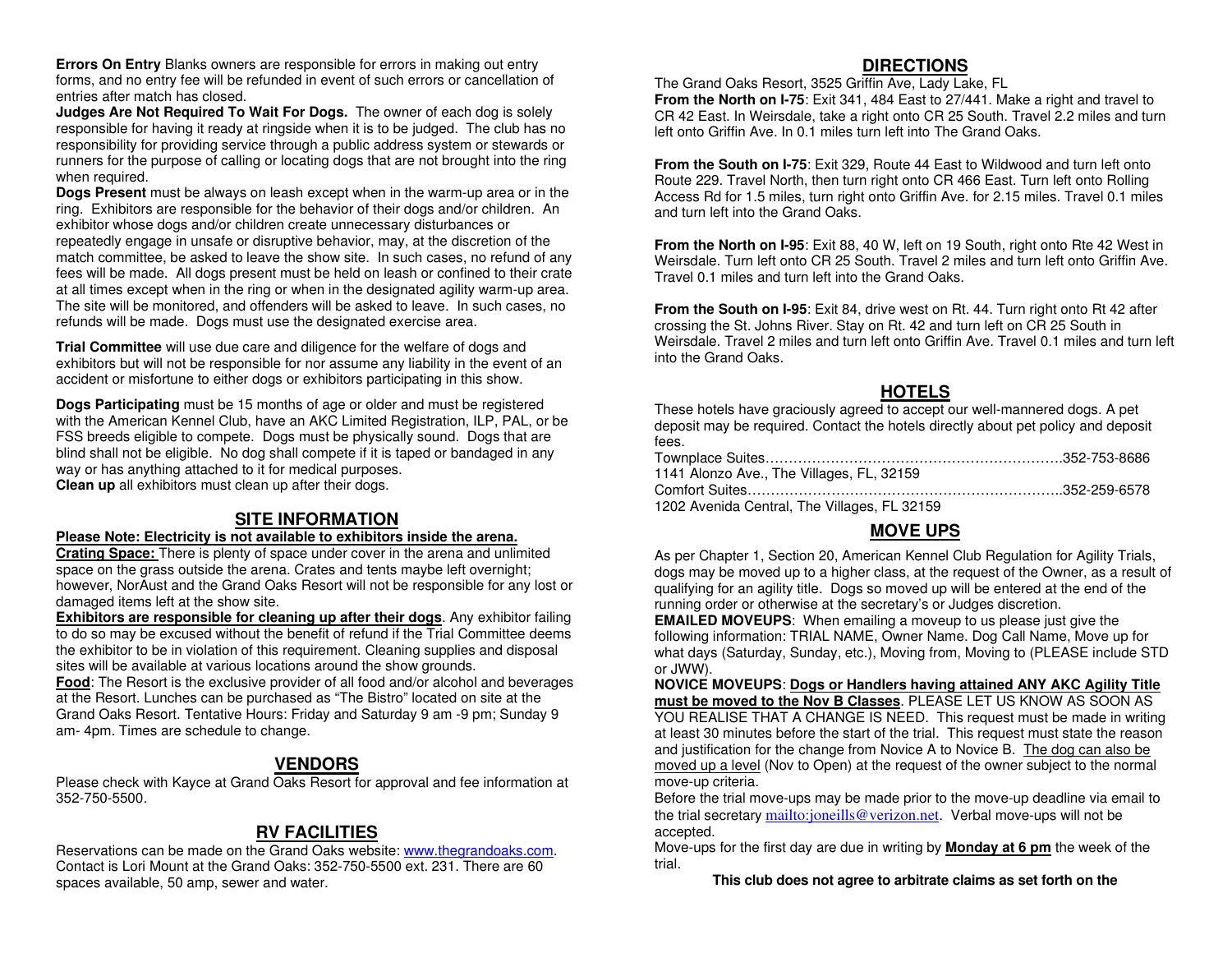#### **Official AKC entry form for this event. ONLINE ENTRIES**

 This trial is accepting online entries through **LabTestedOnline.com**. Go to http://www.labtestedonline.com to create a user account and add your dogs. Then look for the trial on your My Local Events page or search by state for (state). Click on the "i" information icon to the right of the club's name to create your entry.

 During the first 48 hours after opening, the initial limit of entries designated as either online or paper will be as follows: 50 runs online, 300 runs paper each day/judge. If either form of entry has not filled at the end of the 48 hour time period, the club reserves the right to decrease or increase either one accordingly.

#### **\*\*\*\* REGULATIONS FOR EXHIBITORS\*\*\***

**ACKNOWLEDGEMENT OF ENTRIES** will be made as soon as entries are processed. Acknowledgment of entries will include confirmation notices. **CONSULT FINAL CONFIRMATION FOR TIME OF JUDGING AND SCHEDULE.** 

- **DOGS** This trial is open to all dogs fifteen (15) months of age or older that are registered with the American Kennel Club or that have AKC Limited Registration, Purebred Alternative Listing/Indefinite Listing Privileges (PAL/ILP), AKC Canine Partners listing number (**if the trial-giving club is offering the option of Canine Partners entries. See front page of the premium for that information**), or approved Foundation Stock Service (FSS) breeds are eligible to participate*.* All American dogs that have been listed with AKC Canine Partners may participate if the trial-giving club is offering the option of mixed breed entries and provided their listing number has been recorded on the entry form. Dogs with a Purebred Alternative Listing/Indefinite Listing Privileges (PAL/ILP) or an AKC Canine Partners listing number must be spayed or neutered in order to compete. Wherever the word "dog" is used in these regulations it includes both sexes. Dogs should be physically sound. Dogs that are blind or deaf shall not be eligible, and neither are bitches in season, aggressive dogs, or dogs suffering from any deformity, injury, or illness which may affect the dog's physical or mental performance. No dog shall compete if it is taped or bandaged in any way or has anything attached to it for medical purposes. Refer to Chapter 2 of the Registration and Discipline Rules for the listing of registerable breeds that may participate. Puppies under four months of age are strictly prohibited from the trial grounds.
- **DOGS MAY ARRIVE** any time prior to judging, otherwise, they must be available for measuring before their class begins.
- **ENTRIES NOT ON OFFICIAL AKC ENTRY FORMS OR PHOTOCOPIES OF ENTRY FORMS** without the Agreement and Rules attached to the Official AKC Entry Form are **NOT ACCEPTABLE**.

#### **ENTRIES RECEIVED WITHOUT FEES** will not be accepted.

 **ENTRY FEES** shall not be refunded in the event that a dog is absent, disqualified, excused by Veterinarian or Judge, or barred from competition by action of Trial Committee. If because of riots, civil disturbances or other acts beyond the control of the management, it is impossible to open or to complete the match, no refund of entry fees will be made.

**ERRORS ON ENTRY BLANKS**-Owners are responsible for errors in making out entry forms, and no entry fee will be refunded in event of such errors or cancellation of entries after trial has closed.

**FAX, TELEPHONE AND UNSIGNED ENTRIES** cannot be accepted.

- **JUDGES ARE NOT REQUIRED TO WAIT FOR DOGS**. If you are not present when it is your turn, you will be marked absent. Please be at the line on time!
- **MOVE-UPS The deadline for move-ups for the trial is 6pm on the Monday before the trial. Day to day move-ups are accepted for up to ½ hour after completion of the last run.**
- **NO ENTRY SHALL BE MADE AND NO ENTRY SHALL BE ACCEPTED, WHICH SPECIFIES ANY CONDITIONS AS TO ITS ACCEPTANCE.**
- **RETURNED CHECKS** do not constitute a valid entry fee. A charge of \$25.00 will be made for each returned check.
- **TRIAL COMMITTEE** will use due care and diligence for the welfare of dogs and exhibitors, but will not be responsible for, nor assume any liability in the event of an accident or misfortune to either dogs or exhibitors participating in this show.
- **WAITLIST If needed a waitlist will be held until move-ups have closed the Monday before the trial. Only entry fees replaced with someone from the waitlist will be refunded.**
- **WALKTHROUGHS will be determined by the final confirmation.**

|                                                                         | <b>HEIGHT DIVISIONS</b>                                               |                                                                                                                                                                                                                            |  |  |  |  |  |  |  |  |
|-------------------------------------------------------------------------|-----------------------------------------------------------------------|----------------------------------------------------------------------------------------------------------------------------------------------------------------------------------------------------------------------------|--|--|--|--|--|--|--|--|
| <b>REGULAR</b>                                                          | <b>PREFERRED</b>                                                      | <b>HEIGHT AT WITHERS</b>                                                                                                                                                                                                   |  |  |  |  |  |  |  |  |
| Handlers may opt to<br>run their dog in a<br>higher height<br>division. | Handlers must run<br>their dog in their<br>proper eligible<br>height. | Owners are responsible for entering their dog in<br>the proper height division.                                                                                                                                            |  |  |  |  |  |  |  |  |
| 8"                                                                      | 4"                                                                    | For dogs 11 inches and under at the withers                                                                                                                                                                                |  |  |  |  |  |  |  |  |
| 12"                                                                     | 8"                                                                    | For dogs 14 inches and under at the withers                                                                                                                                                                                |  |  |  |  |  |  |  |  |
| 16"                                                                     | 12"                                                                   | For dogs 18 inches and under at the withers                                                                                                                                                                                |  |  |  |  |  |  |  |  |
| 20"                                                                     | 16"                                                                   | For dogs 22 inches and under at the withers                                                                                                                                                                                |  |  |  |  |  |  |  |  |
| 24"                                                                     | 20"                                                                   | For dogs over 22 inches at the withers. Regular<br>Dogs may not be entered in this height if they<br>are 22 inches and under.                                                                                              |  |  |  |  |  |  |  |  |
| 24C                                                                     | n/a                                                                   | Dogs may be entered at this height at their<br>owner's discretion if their measurement is<br>22 inches and under at the withers. Dogs who<br>measure into the 24" regular jump height<br>division may not enter 24-choice. |  |  |  |  |  |  |  |  |

### **CLASSES AND DIVISIONS**

| <b>Class</b> | Levels Offered in Standard, JWW and T2B Classes |
|--------------|-------------------------------------------------|
| Regular      | Novice A & B, Open, Excellent, Masters, Premier |
| Preferred    | Novice, Open, Excellent, Masters, Premier       |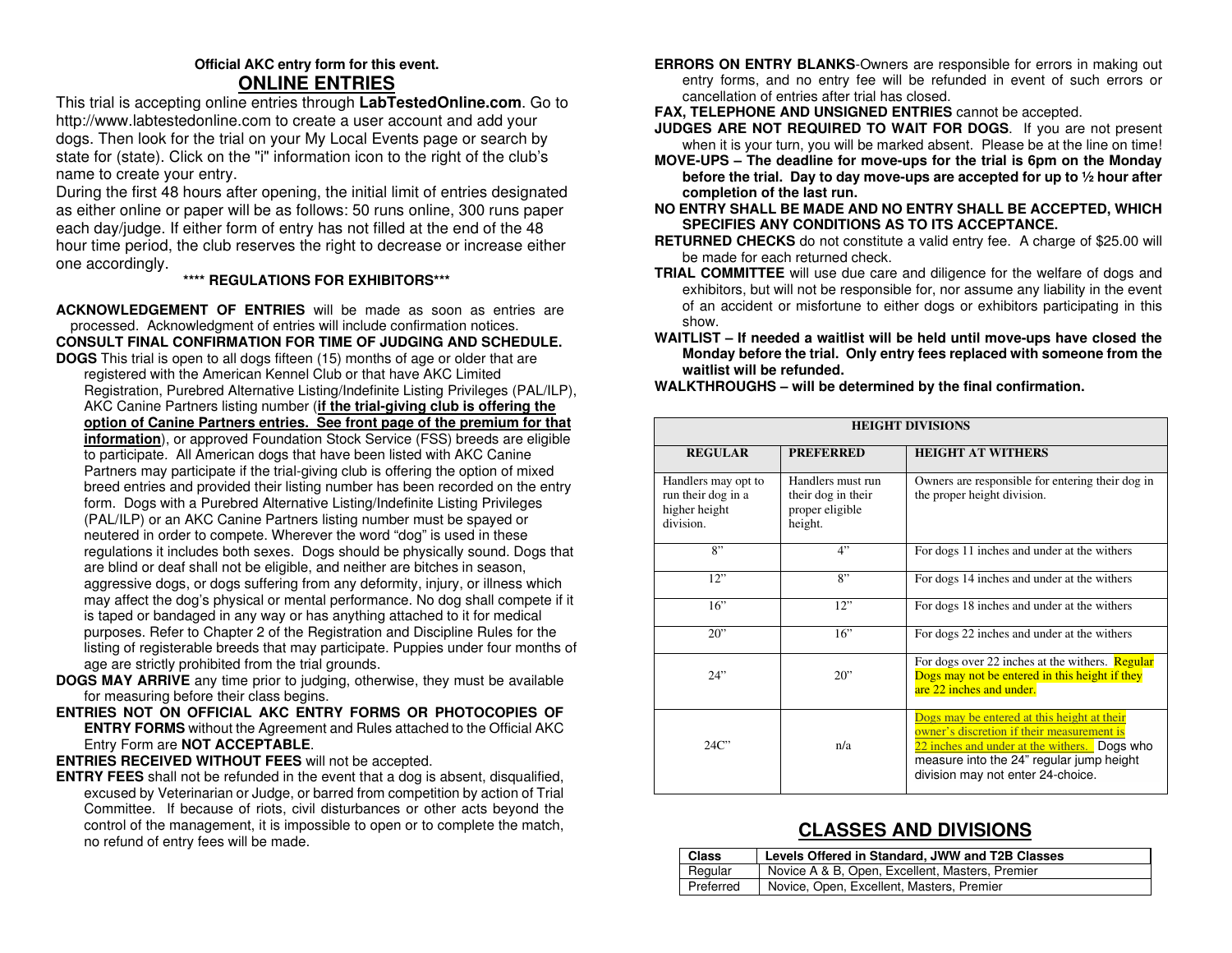## **JUMP HEIGHT CARDS**

You are no longer required to send a copy of your dog's height card/form with your entry. However, please check the box on the entry form that states you need to be measured if this is necessary. Remember, it is your responsibility to carry your permanent card and or measurement form with you as proof of your dog's height. If you need to have your dog measured, this must be done **BEFORE** you run! (**Regulations for Agility Trials, Chapter 2, Section 4)Class Changes Effective January 1, 2020** 

#### **Entering a Mixture of Regular and Preferred Classes Within the Same Trial Weekend – Multiple Jump Heights Within the Same Trial Day**

 Effective January 1, 2020, exhibitors may enter a mixture of both Regular and Preferred classes on the same trial day and/or during a trial weekend. Any mixture of Regular and Preferred classes is allowed. Please note that if a dog qualifies in Regular Master Standard and Preferred Master JWW (or vice versa) on the same trial day, then NO Double Q shall be earned toward either the MACH or PACH title. The Double Q still requires that Standard Agility and Jumpers With Weaves be either both Regular OR both Preferred on the same trial day.

Additionally, within the same Regular or Preferred classes, a dog may now be entered in multiple jump heights within the same trial day. For example, the same dog may now be entered in 20-inch Master STD/JWW while also entered in 24C-inch Premier STD/JWW on the same trial day.

A separate entry form must be submitted when the same dog is being entered in a mixture of Regular and Preferred and/or different jump heights within the same trial weekend thereby clearly indicating which class(es) and/or jump heights belong together for each trial day of the weekend.

#### **Fix and Go On (FNG)**

 FNG allows exhibitors to immediately reattempt an obstacle at any time while on course when the dog's performance of an obstacle is not to their expectation. This allows the dog to successfully complete the obstacle then finish the course or leave the ring on a positive note. Using FNG will result in a non-qualifying score. Fix and Go On is not pre-entered; rather, it occurs during the run.

#### **Entering for Exhibition Only (FEO)**

#### **(Competitor note – by publishing this information, it informs you that the club is offering this at the event.)**

 FEO allows exhibitors to work with their dogs in a trial environment. FEO is only offered in the Time 2 Beat and FAST classes. Participation in FEO is non-qualifying.

• FEO runs are treated as trial entries. The exhibitor must enter the class(es) (T2B and/or FAST) prior to the closing date, pay class entry fee(s) and the Trial Secretary must record the entry in the Trial Catalog as part of the results for that class. FEO does not need to be noted on the entry form; the handler will declare the day of the show.

- Dogs may be entered in any jump height for FEO runs. If entered in an ineligible jump height, the team is committed to FEO for that run and must declare FEO on the start line. Day of show jump height changes are not allowed.
- Dogs may be entered in any level of FAST (Novice, Open, Excellent, Master). If the dog is not eligible for the level entered, the team is committed to FEO for that run and must declare FEO on the start line. Day of show level changes are not allowed.
- The exhibitor must declare FEO in the ring prior to leading out. FEO may be declared earlier (ex. when checking in at the gate board).
- Toys are allowed in the ring:
	- Toys must be non-audible
	- Toys may not leave the handler's hand
	- Toys that roll freely cannot be used
- Food/treats are not allowed in the ring
- FEO should be utilized for the benefit of the dog and not as a punitive correction. Harsh verbal and /or physical corrections shall not be tolerated. Any determination of harshness by the judge shall be immediately whistled and the handler will be dismissed from the ring.
- A judge must monitor the entire run. Judges can stop a run at any time

Premiums, confirmations, running orders (after move-ups are processed), and results will be posted to www.barc4agility.com. Individual results will be emailed out after the trial.